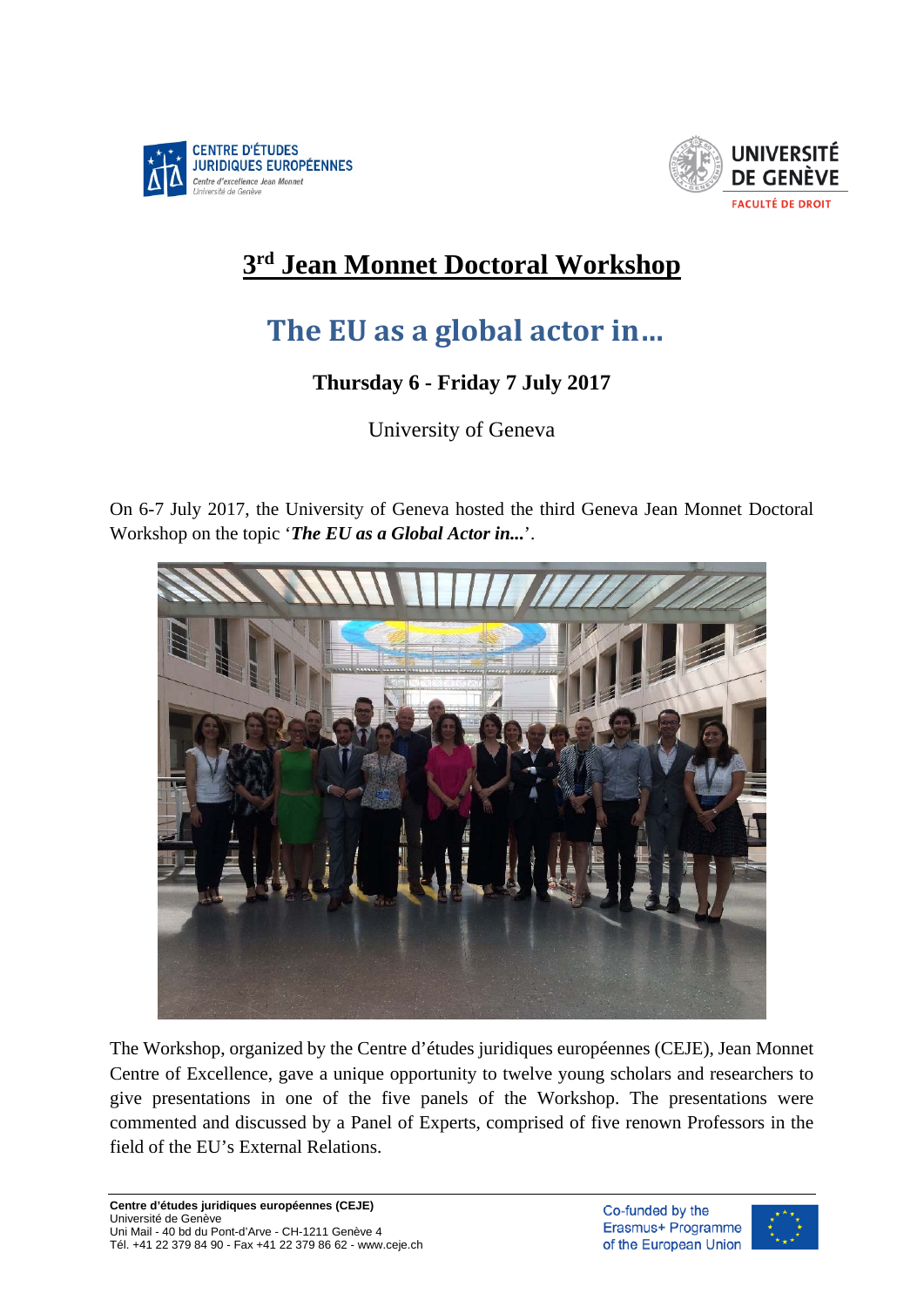The Workshop was launched with a welcome speech by **Prof. Christine Kaddous** and a roundtable during which the Professors, members of the Panel of Experts, gave brief presentations on various aspects of the theme of the Workshop "*The EU as a Global Actor in…*".



**Prof. Ramses Wessel** (University of Twente) gave a presentation on "*EU External Action and Security and Defence: Parliamentary and Judicial Scrutiny*". While examining the evolution brought by the Lisbon Treaty on five points namely, the normalization, the legalization, the democratization, the parliamentarization and the institutionalization of the Common Foreign and Security Policy (CFSP), he concluded that there is a clear and greater integration of the CFSP in the Union's legal order, although it still remains difficult to see the role played by the ECJ in 'pure' CFSP cases.

**Prof. Enzo Cannizzaro** (University of Sapienza) gave a presentation on "*The EU as a global Jus Cogens Maker*". He analyzed the *Polisario* case (case C-104/16) through the prism of the right of self-determination of peoples and the ECJ's context-based interpretation of the territorial scope of the Liberalization Agreement on the reciprocal liberalisation of certain agricultural products between the EU and Morocco.

**Prof. Christine Kaddous** (University of Geneva) gave a presentation on "*The Implications of the Court's Opinion 2/15 on FTA and CCP*". Prof. Kaddous focused on the criteria, used by the ECJ in *Opinion 2/15*, for deciding on the nature of the EU's competence in the 'new generation' FTAs, thus brining more clarity to the scope of application of the Common Commercial Policy

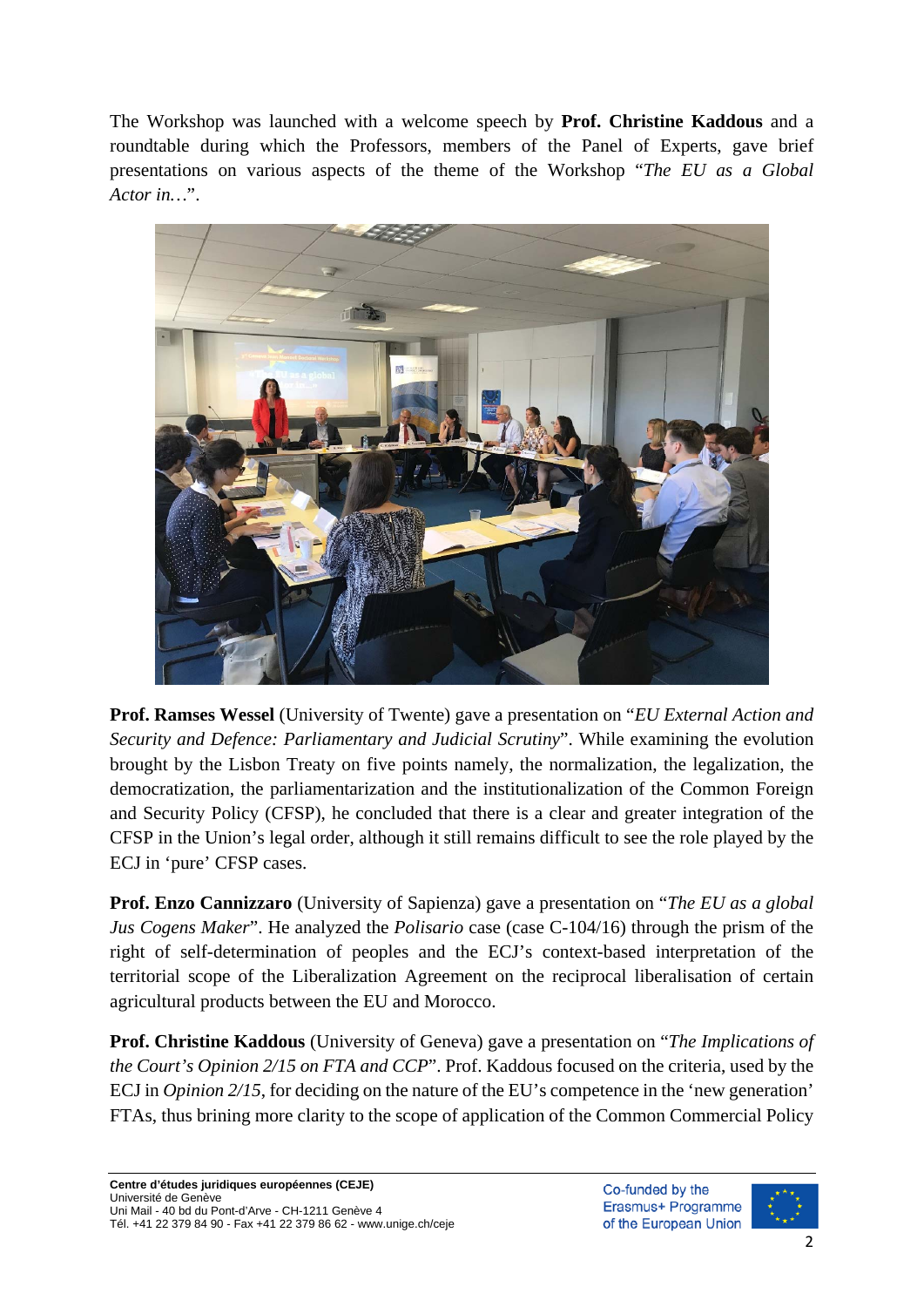(CCP), of the EU's competence in areas falling outside of the scope of application of the CCP and the nature of the EU's competence in the field of investment.

**Prof. Cécile Rapoport** (University of Rennes) gave a presentation on "*The Making of EU's FTAs: More Transparent, More Democratic, Less Efficient?*". Prof. Rapoport stressed the merits of the Lisbon Treaty regarding the democratization of FTA conclusion, namely through the involvement of the European Parliament in the negotiating process and the possibility for Union citizens to encourage the European Commission to modify the negotiating directives through a citizens' initiative. She considered that although more democratic, the conclusion of FTAs still lacks efficiency.

**Prof. Jan Wouters** (KU Leuven) gave a presentation on "*Why the EU's Global Strategy is Neither Global nor a Strategy*". Prof. Wouters referred to a 2016 Global Strategy of the EU and stressed that, unlike previous such strategies (namely that of 2003), the European Council did not endorse the strategy from 2016. He argued that a truly global strategy would need to be based on a to-the-point analysis of the security and foreign policy challenges and would include the impact of Brexit on the EU's role as a global actor.



The roundtable and the discussions it entailed gave the impulse for the participants in the first three panels held on 6 July.

The theme of Panel 1, which was chaired by Prof. Christine Kaddous, was '*The EU as a Global Actor in… Migration and Humanitarian Aid*'.

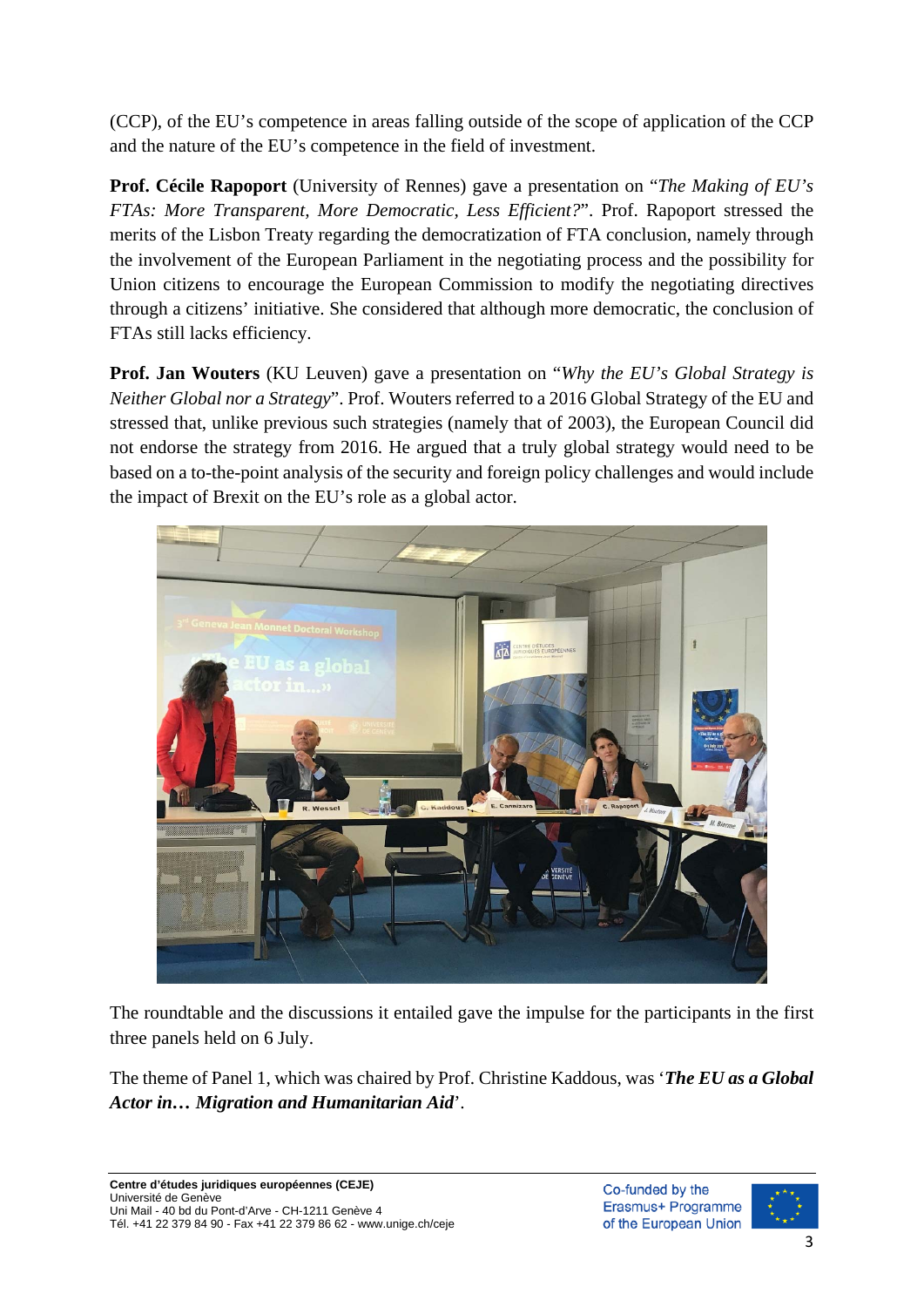**Susanna Villani** (University of Bologna/ National Distance Education University (UNED)) gave a presentation on the multifaceted contribution of the EU in the field of International Disaster Response. She first examined the EU as a global actor at an operational level namely through the Union Civil Protection Mechanism. She then examined the normative contribution of the EU in the elaboration of a provision relative to the protection of persons in cases of disaster within the International Law Commission (ILC). She concluded that the EU is, indeed, becoming a global and autonomous actor in the field of disaster relief.

**Serena Marini** (University of Rome, Top Vergata) gave a presentation on the role of the EU as a promoter of the right of migrants not to flee their home through the prism of the EU's challenge of migration and development in Africa. She argued in favor of a possible convergence between the objectives in the field of migration and those in the field of sustainable development. Indeed, due to the migration crisis, the EU's perspective on migration changed and is now viewed essentially through the prism of the EU's sustainable development policy as a tool for the prevention of migration.

The theme of Panel 2, which was chaired by Prof. Cécile Rapoport, was '*The EU as a Global Actor in… Security and Defence*'.

**Luigi Lonardo** (King's College London) gave a presentation on the legal and political considerations on the European Defence Union. He examined the possibility for a European Defence Union, the establishment of which is set out in Article 42(2) TFEU. He also examined the permanent structured cooperation mechanism in the field of defence, although this mechanism has not yet been used.

**Anna Sanchez Cobaleda** (Universitat de Barcelona) gave a presentation on the EU as a global actor in the non-proliferation of Weapons of Mass Destruction (WMD). She addressed the EU's export control policy and its role in the main International Organizations in the field of WMD, arguing in favor of the assimilation of the EU's objectives with those of these International Organizations.

**Margaux Biermé** (University of Geneva) gave a presentation on the role of the EU in the fight against Financing of International Terrorism. She raised the point of the implementation of UN Security Council Resolutions, with an emphasis on the EU's competence to adopt autonomous sanctions, as well as to implement UN Resolutions relative to the fight against the financing of International Terrorism. She concluded on the EU's influence in the adoption of the said Resolutions through the EU Member States sitting in the UN Security Council and discussed the relevant case law the ECJ.

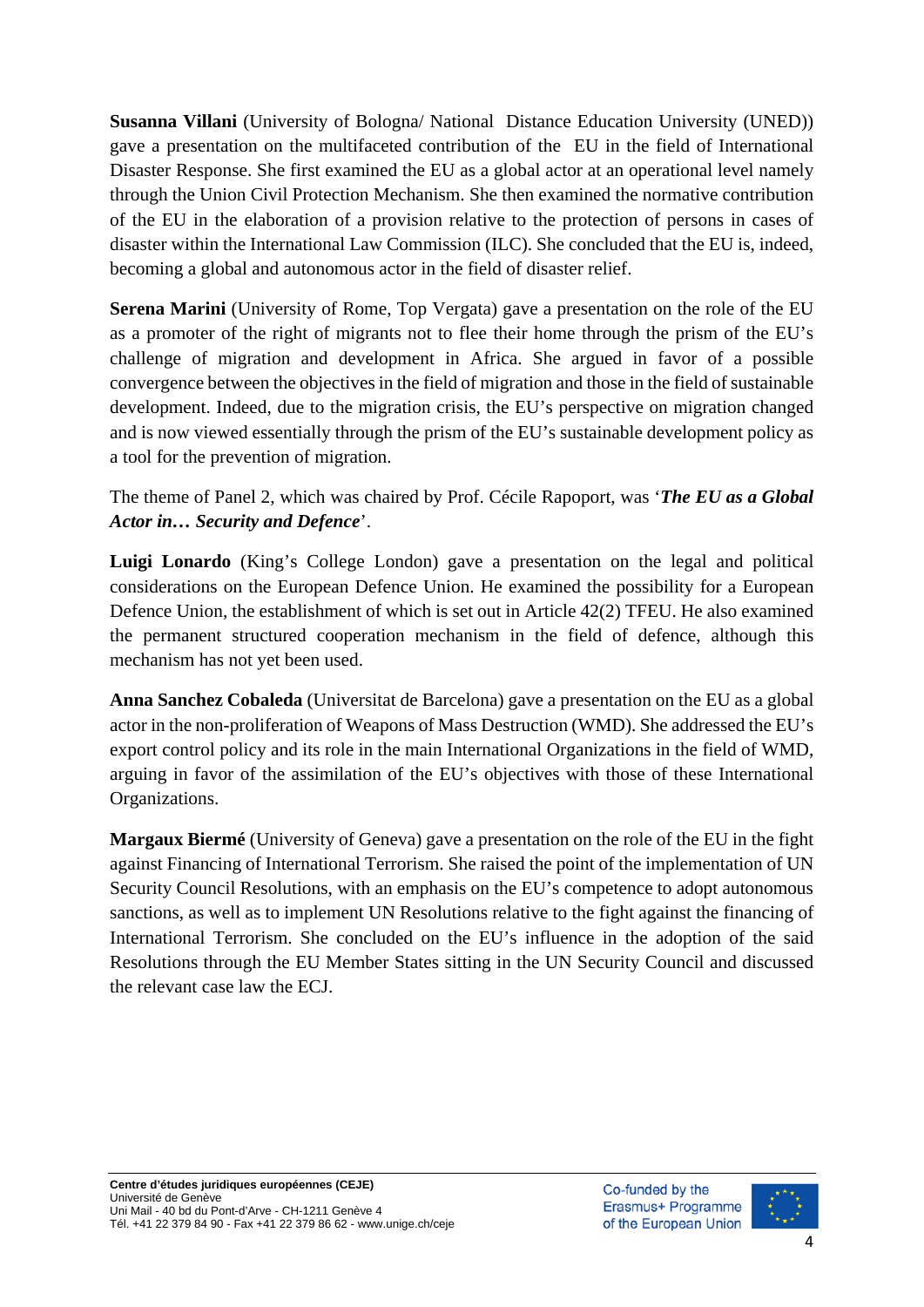

The theme of Panel 3, which was chaired by Prof. Ramses Wessel, was '*The EU as a Global Actor in … Rule of Law, EU Values and EU Principles*'.

**Luigi Cino** (Scuola Superiore Sant'Anna) examined the EU's democratic rule of Law promotion in post-revolution Tunisia through the s.c. EUCLIDA model. This model stems from a political science theory which suggests that there are four mechanisms allowing for an external actor to influence the democratization of a country *i.e*. imposition, example, socialization and conditionality. Mr Cino analyzed this model in five areas in post-revolution Tunisia namely, the protection of civil freedoms and political rights; institutional and administrative capacity to formulate, implement and enforce; independence of the judiciary; fight against corruption and effective civilian control of security forces.

**Gesa Kübek** (University of Passau) gave a presentation on the non-ratification conundrum of mixed agreements and the future way out. While referring, *inter alia*, to the 'Wallonia-CETA' case, she posited that non-ratification of mixed agreements seems to prevent the effective exercise of the EU external competences. In view of preventing future crisis in the conclusion and ratification of mixed agreements, Ms Kübek suggested that there be a ratification threshold for mixed agreements, as it is the case with multilateral treaties.

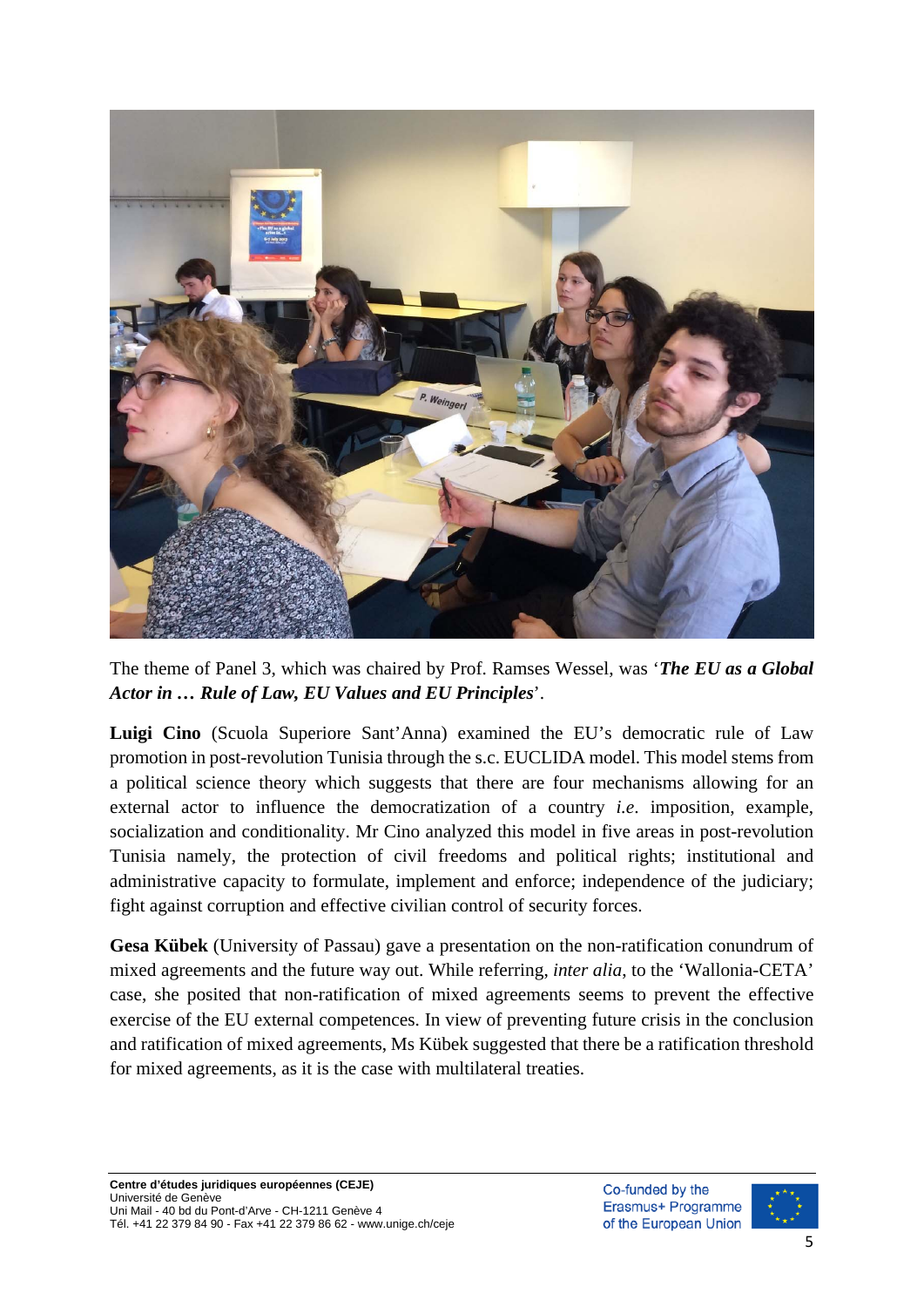The second day of the Workshop, 7 July 2017, began with Panel 4, chaired by Prof. Enzo Cannizzaro, the theme of which was '*The EU as a Global Actor in…Trade, Investment, Economic Governance*'.

**Stefanie Schacherer** (University of Geneva) gave a presentation on the EU as a global actor in reforming the international investment law regime in light of sustainable development. She argued that the EU shapes its policy in the field of investment in relation to sustainable development through an analysis of the legal basis for the EU's external competence in the field of investment and the provisions on investment in the EU-Canada CETA.

**Louis-Marie Chauvel** (University of Rennes) gave a presentation on the normative influence of the EU in the field of International investment law. He examined whether the EU is becoming a role model through the development of norms and consistent positions in investment law. The agreements concluded with Canada and Singapore were cited as examples of the EU's distancing from the Member States. While the EU's consistency in direct investment exists, there are difficulties in transforming its influence into a global one, namely due to the resistance of national parliaments to ratify free-trade agreements, the Wallonia-CETA case being a relevant example on this point.

The theme of Panel 5, chaired by Prof. Jan Wouters, was '*The EU as a Global Actor in… Health, Environment and Consumer Protection*'.

**Elisabet Ruiz Cairó** (University of Geneva) gave a presentation on the negotiation of the framework convention on tobacco control and the implications for the EU as a global actor in the field of public health. She cited the Framework Convention on Tobacco Control (FCTC) arguing that, in spite of its limited competence in the area of public health, the EU participated in the negotiation of the FCTC and is a contracting party thereof. While concluding that the EU has become a global actor in the field of public health. Ms Ruiz Cairó argued in favor of a stronger position of the EU within the WHO.

**Petra Weingerl** (Oxford University) gave a presentation on the EU as a global actor in consumer protection: economic carrots and sticks as a tool for compliance - but not convergence of objectives - and the way forward. She posited that the EU consumer protection policy is the most developed in the world. Although the EU's role in the field of consumer protection can be seen in its neighborhood policy, more generally, in the field of EU external relations, the EU's impact seems to be limited to the compliance with the access to the EU Internal Market.

**Karolis Jonuska** (Vilnius University) gave a presentation on the EU as a global Actor in shaping for International Environmental Protection, raising the question on why the EU developed itself as a prominent player in global climate change negotiations, and how the unique qualities of the EU have played out in its favor. Ms Jonuska focused more specifically on the EU's leadership in global environmental policy in the field of climate change.